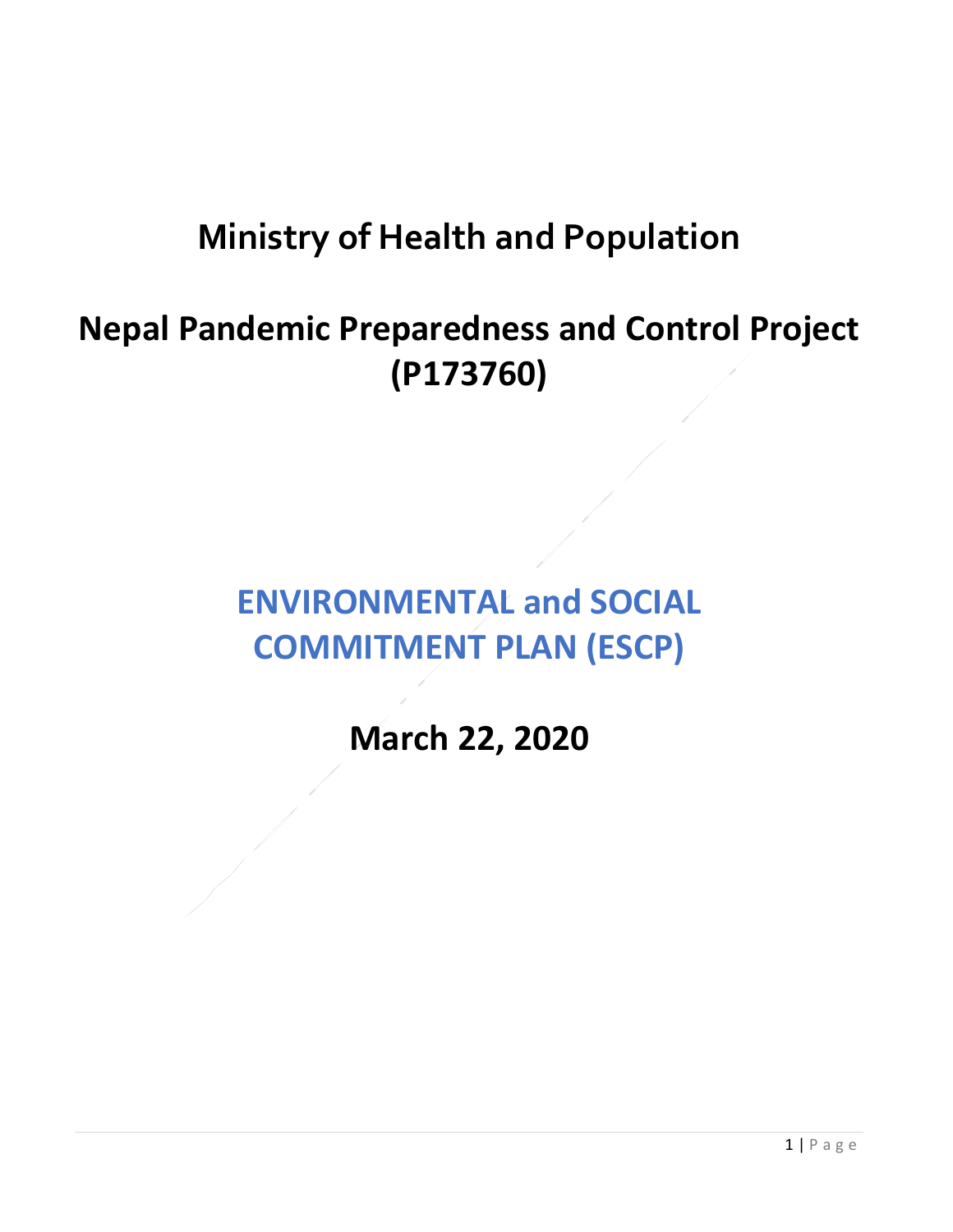#### **ENVIRONMENTAL AND SOCIAL COMMITMENT PLAN**

- 1. Nepal (hereinafter the Recipient) will implement the Nepal Pandemic Prevention and Control Project (hereinafter the Project), with the involvement of the Ministry of Health and Population (MoHP). The International Development Association (hereinafter the Association) has agreed to provide financing for the Project.
- 2. The Recipient will implement material measures and actions so that the Project is implemented in accordance with the Environmental and Social Standards (**ESSs**) of the Association. This Environmental and Social Commitment Plan (**ESCP**) sets out material measures and actions, any specific documents or plans, as well as the timing for each of these.
- 3. The Recipient is responsible for compliance with all requirements of the ESCP even when implementation of specific measures and actions is conducted by the Ministry referenced in 1. above.
- 4. Implementation of the material measures and actions set out in this ESCP will be monitored and reported to the Association by the Recipient as required by the ESCP and the conditions of the legal agreement, and the Association will monitor and assess progress and completion of the material measures and actions throughout implementation of the Project.
- 5. As agreed by the Association and the Recipient, this ESCP may be revised from time to time during Project implementation, to reflect adaptive management of Project changes and unforeseen circumstances or in response to assessment of Project performance conducted under the ESCP itself. In such circumstances, the Recipient will agree to the changes with the Association and will update the ESCP to reflect such changes. Agreement on changes to the ESCP will be documented through the exchange of letters signed between the Association and the Recipient. The Recipient will promptly disclose the updated ESCP.
- 6. Where Project changes, unforeseen circumstances, or Project performance result in changes to the risks and impacts during Project implementation, the Recipient shall provide additional funds, if needed, to implement actions and measures to address such risks and impacts.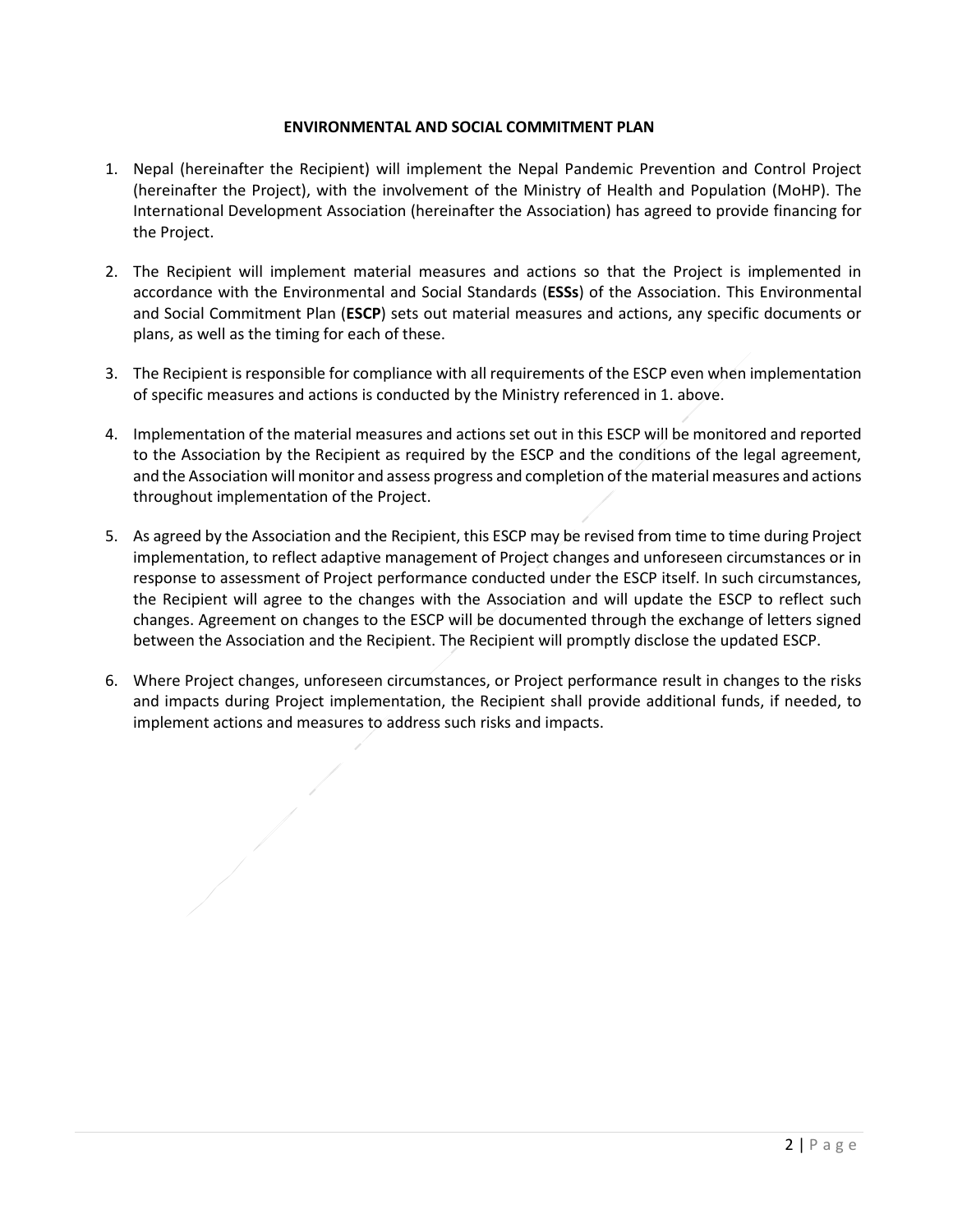|                                 | <b>MATERIAL MEASURES AND ACTIONS</b>                                                 | <b>TIMEFRAME</b>                         | <b>RESPONSIBLE ENTITY/AUTHORITY</b> |
|---------------------------------|--------------------------------------------------------------------------------------|------------------------------------------|-------------------------------------|
| <b>MONITORING AND REPORTING</b> |                                                                                      |                                          |                                     |
| A                               | <b>REGULAR REPORTING: Prepare and submit to the Association regular monitoring</b>   | Semi-annually throughout the Project     | <b>MoHP</b>                         |
|                                 | reports on the environmental, social, health and safety (ESHS) performance of        | implementation period.                   |                                     |
|                                 | the Project, including but not limited to, medical waste handling and disposal,      |                                          |                                     |
|                                 | stakeholder engagement activities and grievances log.                                |                                          |                                     |
|                                 |                                                                                      |                                          |                                     |
|                                 |                                                                                      |                                          |                                     |
|                                 | ESS 1: ASSESSMENT AND MANAGEMENT OF ENVIRONMENTAL AND SOCIAL RISKS AND IMPACTS       |                                          |                                     |
| 1.1                             | ORGANIZATIONAL STRUCTURE: MoHP for the present has assigned the DG of                | The environmental and social specialists | <b>MoHP</b>                         |
|                                 | the Curative Service Division (CSD) and Chief of the Nursing Service Division        | will be maintained and provide inputs as |                                     |
|                                 | (NSD) as the Environmental and Social Specialists who will be responsible for        | necessary throughout the Project         |                                     |
|                                 | preparing relevant environmental and social documents and furnishing                 | implementation.                          |                                     |
|                                 | information to the Association as well as addressing environmental and social        |                                          |                                     |
|                                 | risks/impacts which includes, among others: the proper disposal of medical           |                                          |                                     |
|                                 | waste, ensuring occupational health and safety for health staff and workers,         |                                          |                                     |
|                                 | overseeing the implementation of the SEP, and assisting in resolving project-        |                                          |                                     |
|                                 | related grievances. The DG, CSD and the Chief, NSD may delegate these                |                                          |                                     |
|                                 | responsibilities to relevant officials or hired environmental and social consultants |                                          |                                     |
|                                 | as required.                                                                         |                                          |                                     |
|                                 |                                                                                      |                                          |                                     |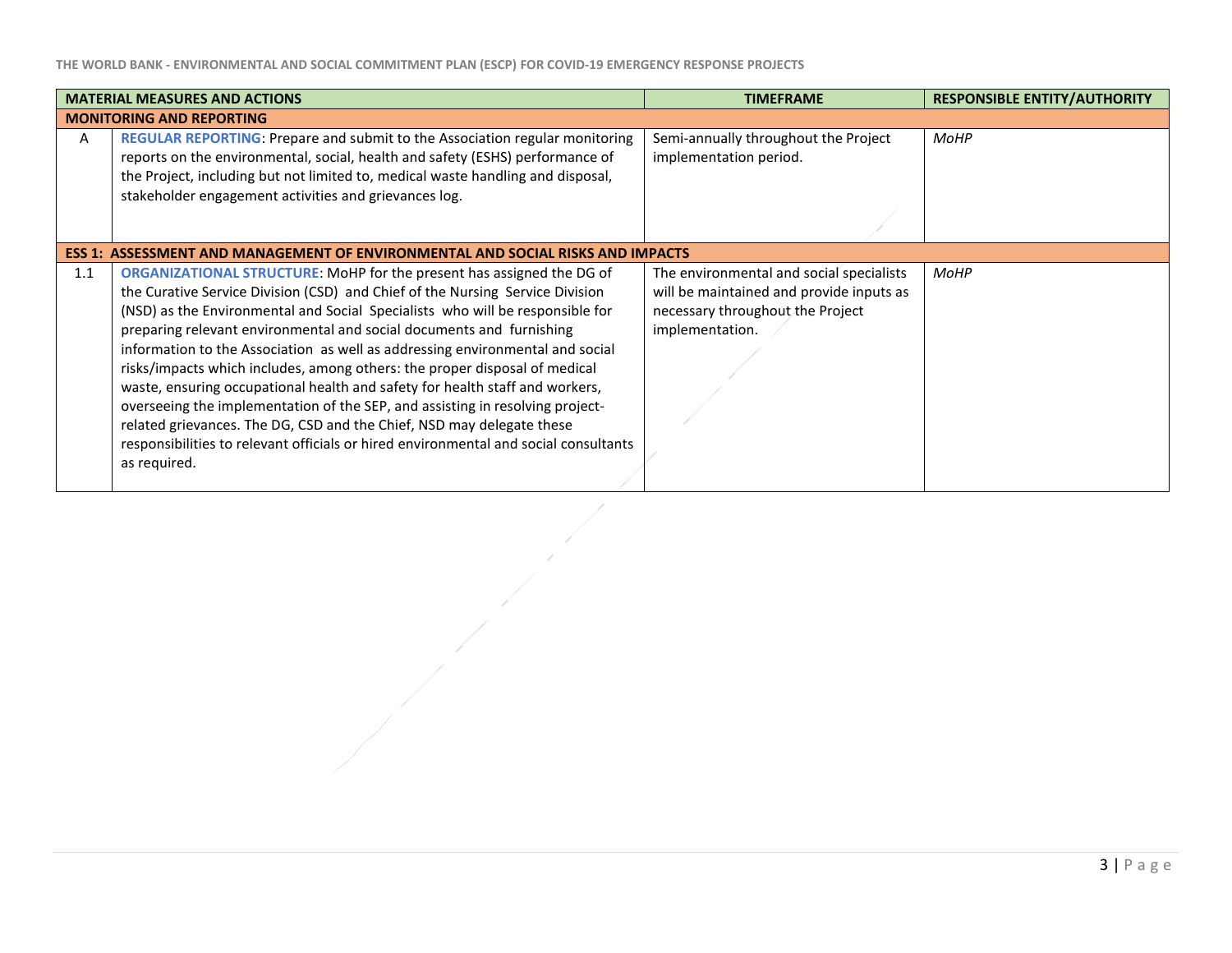|     | <b>MATERIAL MEASURES AND ACTIONS</b>                                                                                                                                                                                                                                                                                                                                                                                                                                                                                         |    | <b>TIMEFRAME</b>                                                                                                                                                     | <b>RESPONSIBLE ENTITY/AUTHORITY</b> |
|-----|------------------------------------------------------------------------------------------------------------------------------------------------------------------------------------------------------------------------------------------------------------------------------------------------------------------------------------------------------------------------------------------------------------------------------------------------------------------------------------------------------------------------------|----|----------------------------------------------------------------------------------------------------------------------------------------------------------------------|-------------------------------------|
| 1.2 | ENVIRONMENTAL AND SOCIAL ASSESSMENT/MANAGEMENT PLANS AND<br><b>INSTRUMENTS/ CONTRACTORS</b><br>Assess the environmental and social risks and impacts of proposed Project<br>a.<br>activities, in accordance with the Environmental and Social Management<br>Framework (ESMF) to be prepared for the Project, including to ensure that<br>individuals or groups who, because of their particular circumstances, may be<br>disadvantaged or vulnerable, have access to the development benefits<br>resulting from the Project. | а. | ESMF to be prepared before the<br>activities<br>Project<br>commence.<br>Assessment to be conducted before<br>the carrying out of the relevant<br>Project activities. | MoHP                                |
|     | Prepare, disclose, adopt, and implement any environmental and social<br>b.<br>management plans or other instruments required for the respective Project<br>activities based on the assessment process, in accordance with the ESSs, the<br>ESMF, the EHSGs, and other relevant Good International Industry Practice<br>(GIIP) including the relevant WHO guidelines on COVID-19 in a manner<br>acceptable to the Association.                                                                                                | b. | implementing<br>relevant<br>Before<br>Project activities, and thereafter<br>throughout the implementation of<br>such activities.                                     |                                     |
|     | Incorporate the relevant aspects of this ESCP, including, inter alia, any<br>c.<br>environmental and social management plans or other instruments, ESS2<br>requirements, and any other required ESHS measures, into the ESHS<br>specifications of the procurement documents and contracts with contractors<br>and supervising firms. Thereafter ensure that the contractors and supervising<br>firms comply with the ESHS specifications of their respective contracts.                                                      | C. | Before launching the procurement<br>process for the relevant Project<br>activities, and thereafter throughout<br>the carrying out of such activities.                |                                     |

-1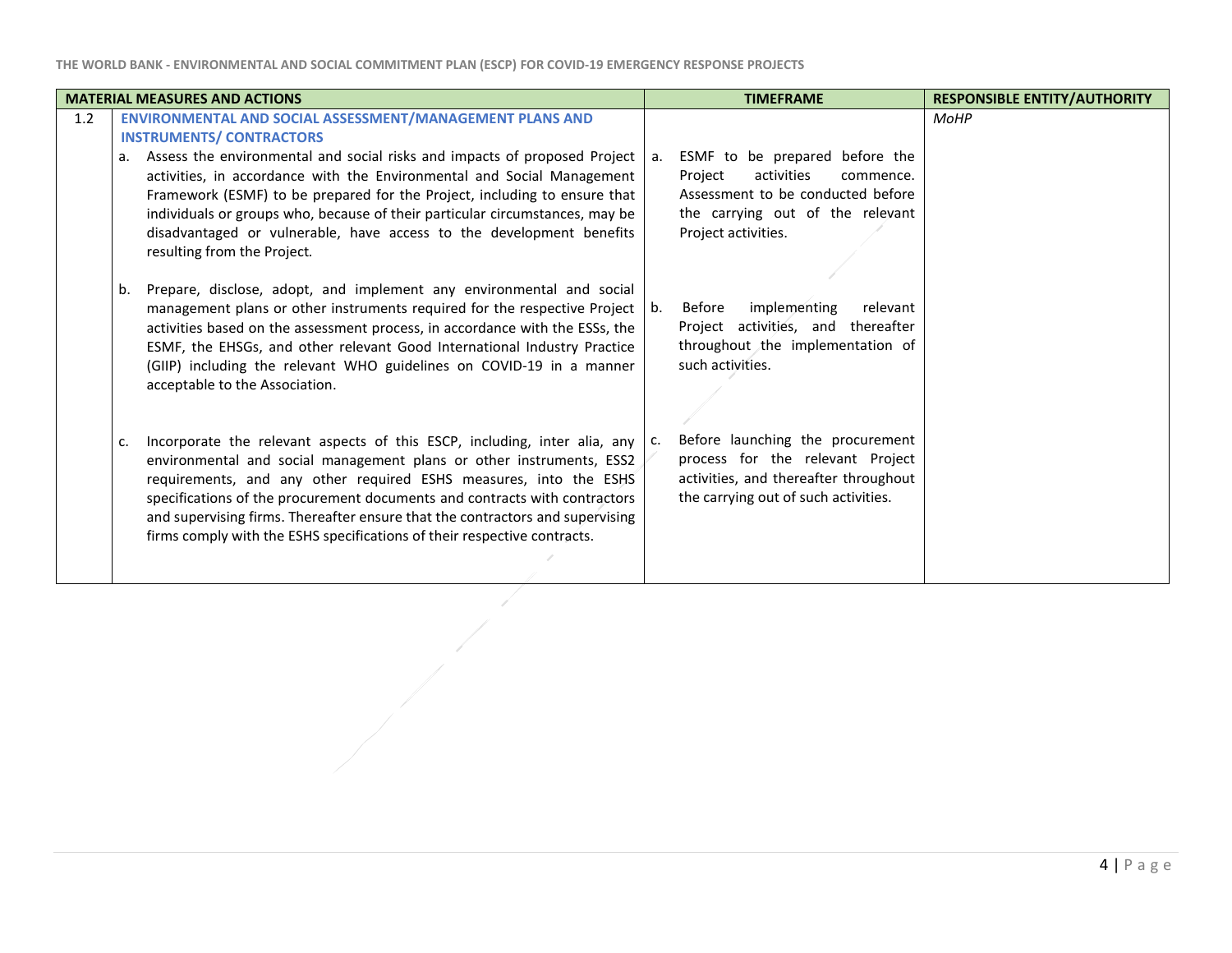|     | <b>MATERIAL MEASURES AND ACTIONS</b>                                                                                                                | <b>TIMEFRAME</b>                        | <b>RESPONSIBLE ENTITY/AUTHORITY</b> |
|-----|-----------------------------------------------------------------------------------------------------------------------------------------------------|-----------------------------------------|-------------------------------------|
| 1.3 | <b>EXCLUSIONS:</b> Exclude the following type of activities as ineligible for                                                                       | During the assessment process conducted | <b>MoHP</b>                         |
|     | financing under the Project:                                                                                                                        | under action 1.2.a. above.              |                                     |
|     | • Activities that may cause long term, permanent and/or                                                                                             |                                         |                                     |
|     | irreversible (e.g. loss of major natural habitat) adverse impacts.<br>Activities that may affect lands or rights of indigenous peoples              |                                         |                                     |
|     | $\bullet$<br>or other vulnerable minorities.                                                                                                        |                                         |                                     |
|     | Activities that may involve permanent resettlement or land<br>$\bullet$                                                                             |                                         |                                     |
|     | acquisition or adverse impacts on cultural heritage.                                                                                                |                                         |                                     |
|     | All the other excluded activities set out in the ESMF of the                                                                                        |                                         |                                     |
|     | Project.                                                                                                                                            |                                         |                                     |
|     |                                                                                                                                                     |                                         |                                     |
|     |                                                                                                                                                     |                                         |                                     |
|     | <b>ESS 2: LABOR AND WORKING CONDITIONS</b>                                                                                                          |                                         |                                     |
| 2.1 | LABOR MANAGEMENT: The Project shall be carried out in accordance                                                                                    | Throughout Project implementation.      | <b>MoHP</b>                         |
|     | with the applicable requirements of ESS2, in a manner acceptable to the                                                                             |                                         |                                     |
|     | Association, including through, inter alia, implementing adequate                                                                                   |                                         |                                     |
|     | occupational health and safety measures (including emergency                                                                                        |                                         |                                     |
|     | preparedness and response measures), setting out grievance                                                                                          |                                         |                                     |
|     | arrangements for project workers, and incorporating labor                                                                                           |                                         |                                     |
|     | requirements into the ESHS specifications of the procurement                                                                                        |                                         |                                     |
|     | documents and contracts with contractors and supervising firms.<br><b>ESS 3: RESOURCE EFFICIENCY AND POLLUTION PREVENTION AND MANAGEMENT</b>        |                                         |                                     |
|     |                                                                                                                                                     |                                         |                                     |
| 3.1 | Relevant aspects of this standard shall be considered, as needed, under<br>action 1.2 above, including, inter alia, measures to: manage health care | Throughout Project implementation.      | MoHP                                |
|     | wastes, and other types of hazardous and non-hazardous wastes.                                                                                      |                                         |                                     |
| 3.2 | While upgrading existing and/or constructing new healthcare facilities                                                                              | Throughout Project implementation.      | MoHP                                |
|     | (hospitals, laboratories, quarantine centers), the Recipient shall ensure                                                                           |                                         |                                     |
|     | adoption of energy and water efficiency measures consistent with ESS3,                                                                              |                                         |                                     |
|     | as guided in the ESMF, and as per the national law, guidelines and policies                                                                         |                                         |                                     |
|     | and ensure proper disposal of construction wastes.                                                                                                  |                                         |                                     |
|     |                                                                                                                                                     |                                         |                                     |
|     |                                                                                                                                                     |                                         |                                     |
|     |                                                                                                                                                     |                                         |                                     |
|     |                                                                                                                                                     |                                         |                                     |
|     |                                                                                                                                                     |                                         |                                     |
|     | <b>ESS 4: COMMUNITY HEALTH AND SAFETY</b>                                                                                                           |                                         |                                     |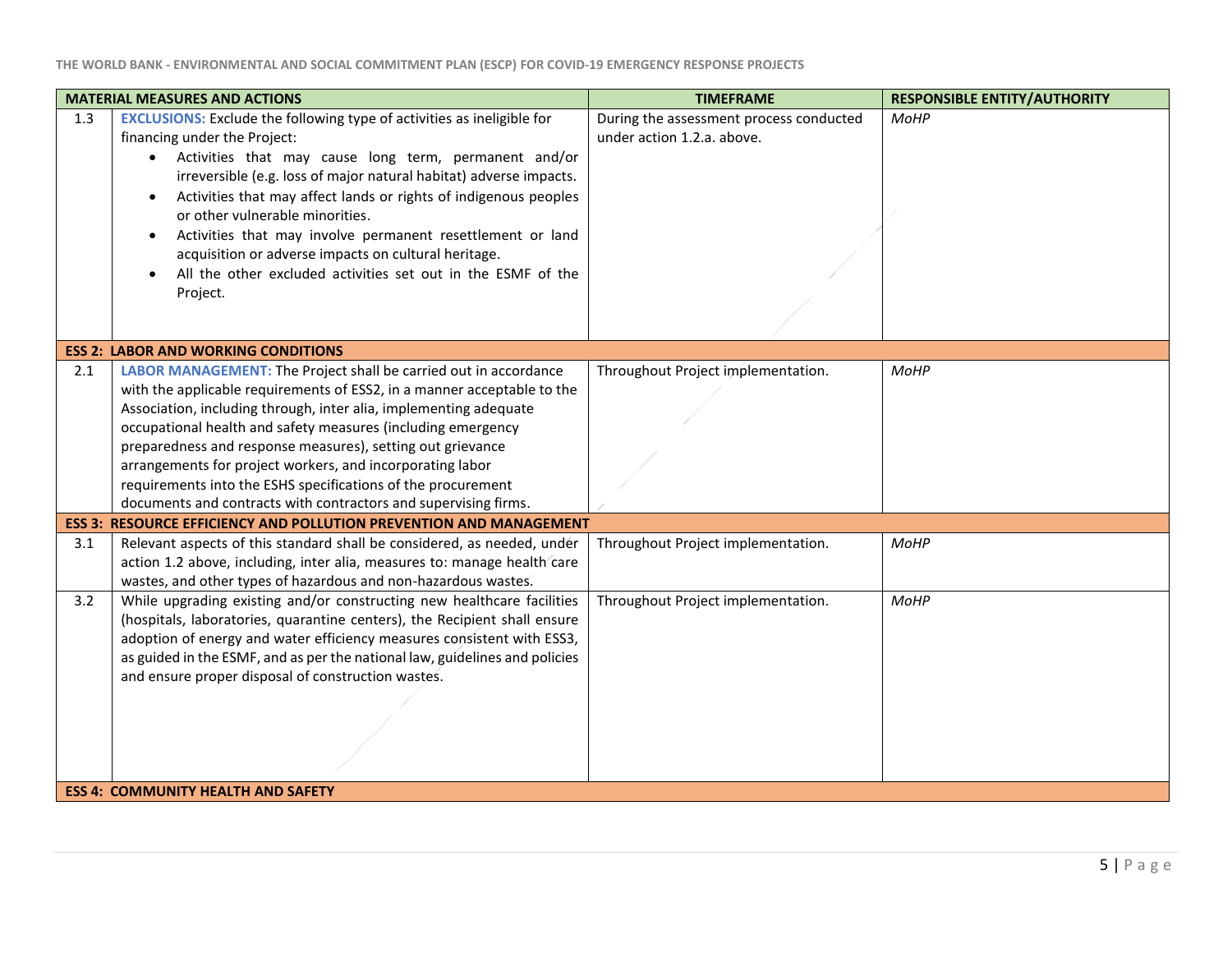|     | <b>MATERIAL MEASURES AND ACTIONS</b>                                                                                                                                                                                                                                                                                                                                                                                                                                                             | <b>TIMEFRAME</b>                   | <b>RESPONSIBLE ENTITY/AUTHORITY</b> |
|-----|--------------------------------------------------------------------------------------------------------------------------------------------------------------------------------------------------------------------------------------------------------------------------------------------------------------------------------------------------------------------------------------------------------------------------------------------------------------------------------------------------|------------------------------------|-------------------------------------|
| 4.1 | Relevant aspects of this standard shall be considered, as needed, under<br>action 1.2 above, including, inter alia, measures to: minimize the<br>potential for community exposure to communicable diseases; ensure<br>that individuals or groups who, because of their particular circumstances,<br>may be disadvantaged or vulnerable have access to the development<br>benefits resulting from the Project; and prevent and respond to sexual<br>exploitation and abuse and sexual harassment. | Throughout Project implementation. | MoHP                                |
| 4.2 | The Recipient will ensure the avoidance of any form of SEA by relying on<br>the WHO Code of Ethics and Professional Conduct for all workers in the<br>quarantine facilities as well as the provision of gender-sensitive<br>infrastructure such as segregated toilets and adequate lighting in<br>quarantine and isolation centers.                                                                                                                                                              | Throughout project implementation. | <b>MoHP</b>                         |
| 4.3 | The Recipient will implement emergency preparedness measures in case<br>of laboratory accidents/ emergencies, e.g. a fire response or natural<br>phenomena event.                                                                                                                                                                                                                                                                                                                                | Throughout project implementation. | MoHP                                |
| 4.4 | The Recipient will operate quarantine and isolation centers in line with<br>the applicable requirements of ESS3, the ESHGs and other relevant GIIP<br>including the WHO guidelines on "Key considerations for repatriation and<br>quarantine of travelers in relation to the outbreak of novel coronavirus<br>2019-nCoV".                                                                                                                                                                        | Throughout project implementation. | <b>MoHP</b>                         |
| 4.5 | The Recipient will ensure that any security personnel operating for<br>quarantine and isolation centers and screening posts follow strict rules of<br>engagement and avoid any escalation.                                                                                                                                                                                                                                                                                                       | Throughout project implementation. | MoHP                                |
|     | ESS 5: LAND ACQUISITION, RESTRICTIONS ON LAND USE AND INVOLUNTARY RESETTLEMENT                                                                                                                                                                                                                                                                                                                                                                                                                   |                                    |                                     |
| 5.1 | Relevant aspects of this standard shall be considered, as needed, under<br>action 1.2 above.                                                                                                                                                                                                                                                                                                                                                                                                     | Throughout Project implementation. | MoHP                                |
| 5.2 | The Recipient will carry out all activities in existing healthcare facilities<br>and/or using available Government lands or direct purchase from the<br>land owners.                                                                                                                                                                                                                                                                                                                             | Throughout Project implementation. | <b>MoHP</b>                         |
|     | <b>ESS 6: BIODIVERSITY CONSERVATION AND SUSTAINABLE MANAGEMENT OF LIVING NATURAL RESOURCES</b>                                                                                                                                                                                                                                                                                                                                                                                                   |                                    |                                     |
| 6.1 | Relevant aspects of this standard shall be considered, as needed, under<br>action 1.2 above.                                                                                                                                                                                                                                                                                                                                                                                                     | Throughout Project implementation. | MoHP                                |
|     | ESS 7: INDIGENOUS PEOPLES/SUB-SAHARAN AFRICAN HISTORICALLY UNDERSERVED TRADITIONAL LOCAL COMMUNITIES                                                                                                                                                                                                                                                                                                                                                                                             |                                    |                                     |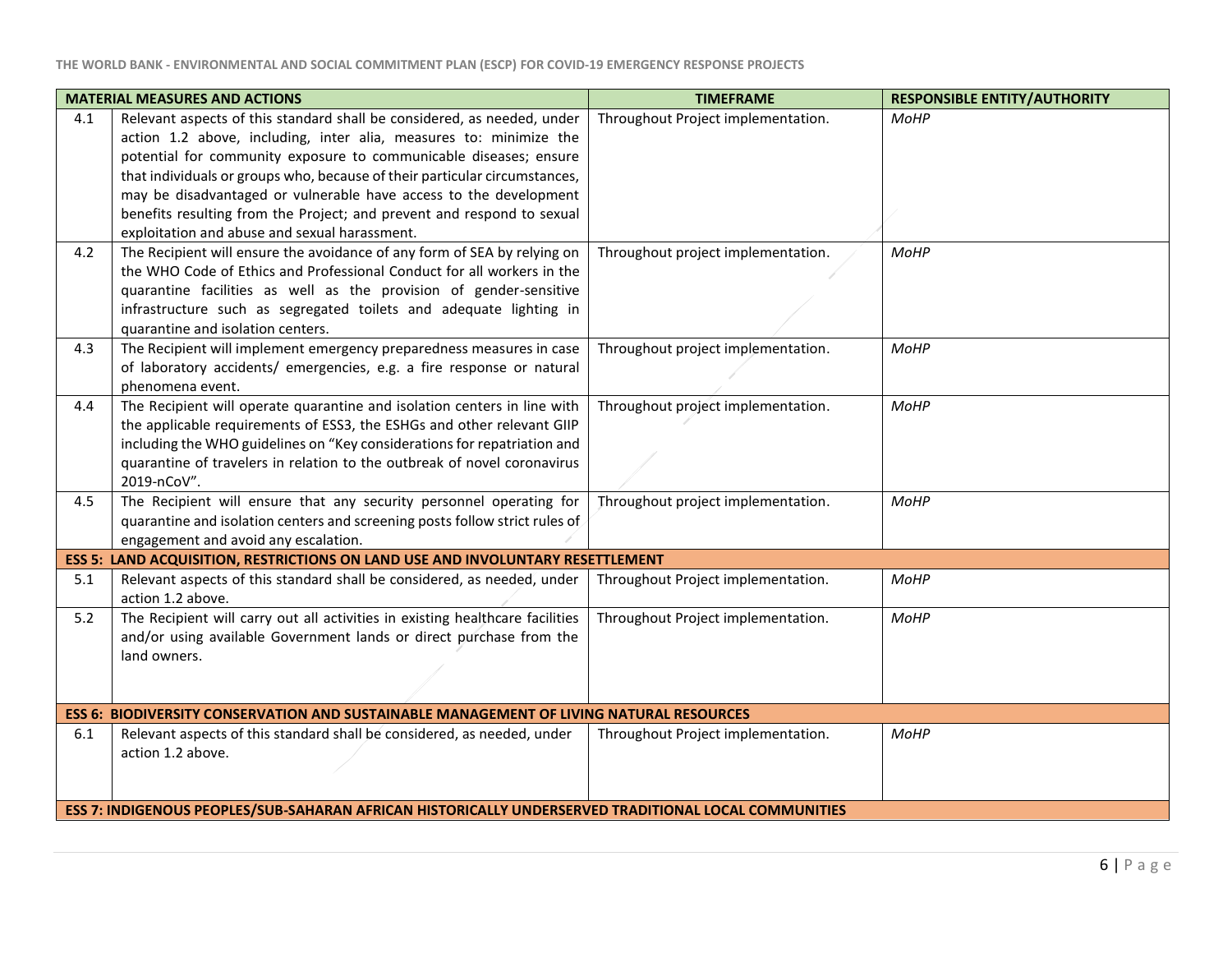**THE WORLD BANK - ENVIRONMENTAL AND SOCIAL COMMITMENT PLAN (ESCP) FOR COVID-19 EMERGENCY RESPONSE PROJECTS**

|                                        | <b>MATERIAL MEASURES AND ACTIONS</b>                                     | <b>TIMEFRAME</b>                           | <b>RESPONSIBLE ENTITY/AUTHORITY</b> |  |
|----------------------------------------|--------------------------------------------------------------------------|--------------------------------------------|-------------------------------------|--|
| 7.1                                    | Relevant aspects of this standard shall be considered, as needed, under  | Throughout Project implementation.         | MoHP                                |  |
|                                        | action 1.2 above                                                         |                                            |                                     |  |
|                                        | <b>ESS 8: CULTURAL HERITAGE</b>                                          |                                            |                                     |  |
| 8.1                                    | Relevant aspects of this standard shall be considered, as needed, under  | Throughout Project implementation.         | <b>MoHP</b>                         |  |
|                                        | action 1.2 above                                                         |                                            |                                     |  |
| <b>ESS 9: FINANCIAL INTERMEDIARIES</b> |                                                                          |                                            |                                     |  |
|                                        | Not relevant                                                             |                                            |                                     |  |
|                                        |                                                                          |                                            |                                     |  |
|                                        | <b>ESS 10: STAKEHOLDER ENGAGEMENT AND INFORMATION DISCLOSURE</b>         |                                            |                                     |  |
| 10.1                                   | STAKEHOLDER ENGAGEMENT PLAN: Prepare, disclose, adopt, and               | A draft SEP has been prepared and          | <b>MoHP</b>                         |  |
|                                        | implement a Stakeholder Engagement Plan (SEP) consistent with ESS10,     | disclosed and shall be updated no later    |                                     |  |
|                                        | in a manner acceptable to the Association.                               | than 30 days following the Effective Date. |                                     |  |
|                                        |                                                                          | The SEP shall be implemented throughout    |                                     |  |
|                                        |                                                                          | the period of Project implementation.      |                                     |  |
| 10.2                                   | <b>GRIEVANCE MECHANISM: Accessible grievance arrangements shall be</b>   | Throughout Project implementation.         | MoHP/Department of Health Services  |  |
|                                        | made publicly available to receive and facilitate resolution of concerns |                                            |                                     |  |
|                                        | and grievances in relation to the Project, consistent with ESS10, in a   |                                            |                                     |  |
|                                        | manner acceptable to the Association.                                    |                                            |                                     |  |
| <b>CAPACITY SUPPORT (TRAINING)</b>     |                                                                          |                                            |                                     |  |